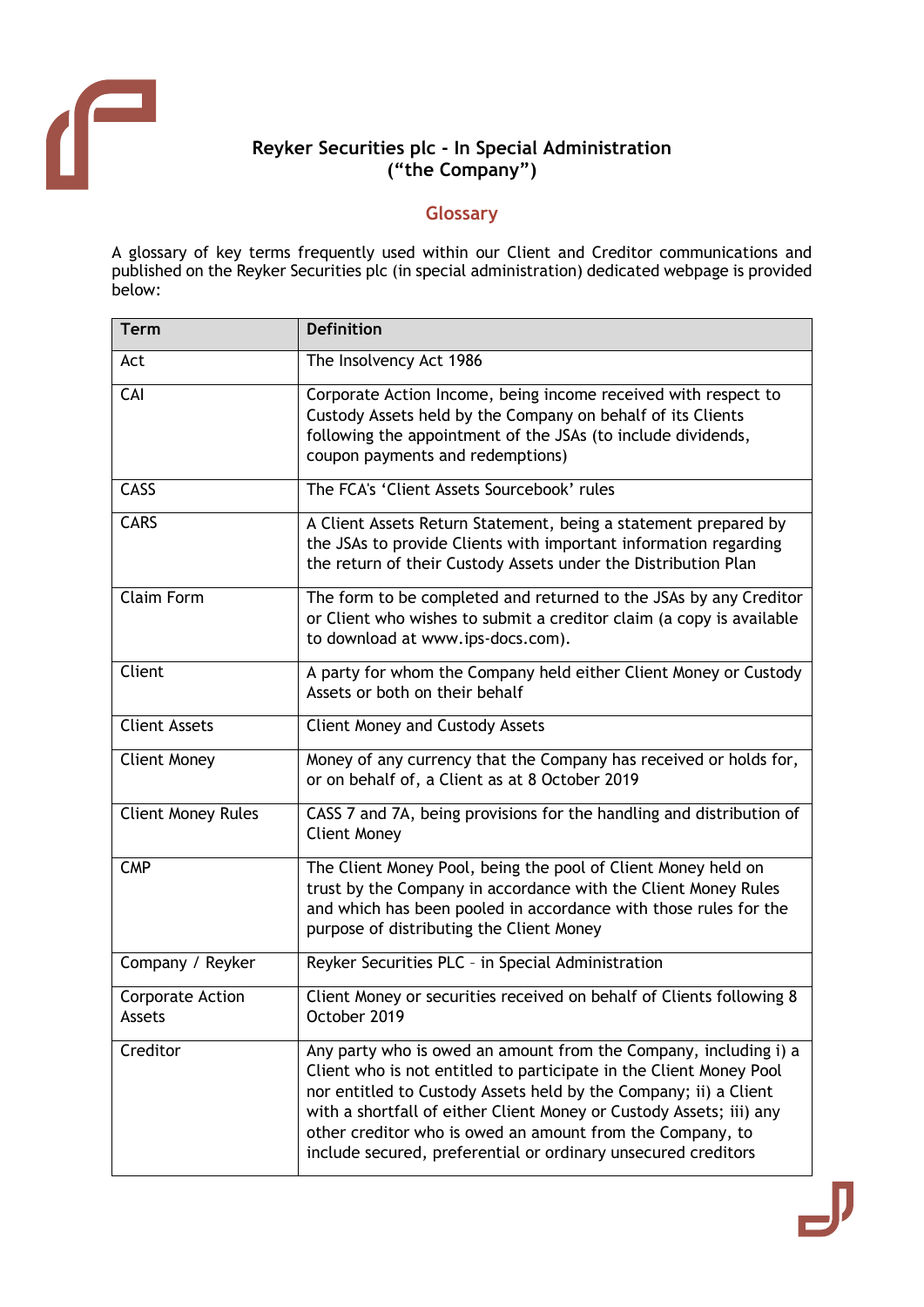

| <b>Term</b>                           | <b>Definition</b>                                                                                                                                                                                                                                                   |
|---------------------------------------|---------------------------------------------------------------------------------------------------------------------------------------------------------------------------------------------------------------------------------------------------------------------|
| Creditors' Committee                  | The Creditors' Committee of Clients and Creditors established in<br>order to take certain decisions on behalf of the Clients and<br>Creditors as a whole                                                                                                            |
| <b>Custody Assets</b>                 | The securities (including stock, shares and other investments) held<br>for and on behalf of the Clients by the Nominee as at the JSAs'<br>appointment.                                                                                                              |
| Distribution                          | A return of Client Assets pursuant to the Distribution Plan which is<br>not a Transfer (i.e. where the Client Assets are not returned to a<br>Nominated Broker)                                                                                                     |
| <b>Distribution Plan</b>              | The distribution plan approved by the court on 16 October 2020<br>and prepared in accordance with the Regulations and the Rules, to<br>facilitate the return of Custody Assets and / or CAI                                                                         |
| <b>Distribution Selection</b><br>Date | A date set by the JSAs under the terms of the Distribution Plan by<br>which the JSAs are required to issued specified documents or take<br>certain notification steps, in respect of Clients whose Custody<br>Assets are to be included in a specific Distribution. |
| <b>FCA</b>                            | <b>Financial Conduct Authority</b>                                                                                                                                                                                                                                  |
| <b>FSCS</b>                           | <b>Financial Services Compensation Scheme</b>                                                                                                                                                                                                                       |
| <b>FSCS Protected</b><br>Claimant     | A claimant who the FSCS agree is eligible to receive compensation<br>for some, or all, of the costs of the special administration incurred<br>in relation to the claimant                                                                                           |
| <b>IFA</b>                            | Independent Financial Advisor                                                                                                                                                                                                                                       |
| IF ISA                                | <b>Innovative Finance ISA</b>                                                                                                                                                                                                                                       |
| <b>Investment Manager</b>             | An organisation that manages investments in funds and other<br>portfolios of Client Custody Assets on behalf of Clients under the<br>terms of an investment management agreement                                                                                    |
| <b>JSAs</b>                           | The joint special administrators                                                                                                                                                                                                                                    |
| <b>Nominated Broker</b>               | One of the designated brokers selected by the JSAs who will<br>receive a Transfer of Custody Assets following the approval of the<br><b>Distribution Plan</b>                                                                                                       |
| Nominee                               | A corporate entity, not the owner, in whose name a security (e.g. stock<br>or bond) is registered.                                                                                                                                                                  |
| Objectives                            | The three statutory objectives of a special administration in<br>accordance with the Regulations.                                                                                                                                                                   |
| Objective 1                           | To ensure the return of Client Assets as soon as is reasonably<br>practicable                                                                                                                                                                                       |
| Objective 2                           | To ensure timely engagement with market infrastructure bodies<br>and Authorities pursuant to regulation 13 of the Regulations.                                                                                                                                      |
| Objective 3                           | To either rescue the investment bank as a going concern or,<br>alternatively, to wind it up in the best interests of the Company's<br>creditors                                                                                                                     |